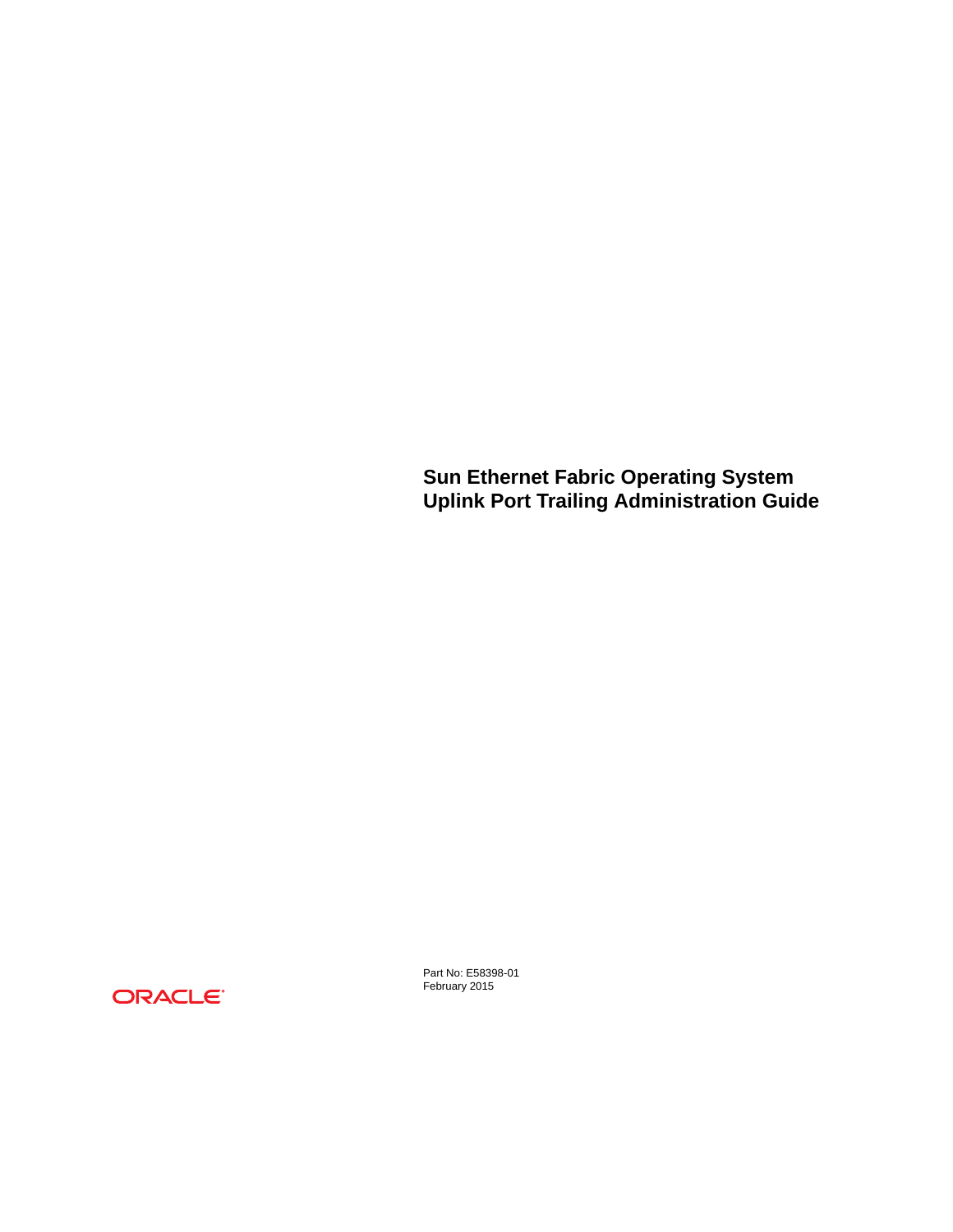Copyright © 2015, Oracle and/or its affiliates. All rights reserved.

This software and related documentation are provided under a license agreement containing restrictions on use and disclosure and are protected by intellectual property laws. Except as expressly permitted in your license agreement or allowed by law, you may not use, copy, reproduce, translate, broadcast, modify, license, transmit, distribute, exhibit, perform,<br>publish, or display any part, in any form .<br>prohibited.

The information contained herein is subject to change without notice and is not warranted to be error-free. If you find any errors, please report them to us in writing.

If this is software or related documentation that is delivered to the U.S. Government or anyone licensing it on behalf of the U.S. Government, then the following notice is applicable:

U.S. GOVERNMENT END USERS. Oracle programs, including any operating system, integrated software, any programs installed on the hardware, and/or documentation, delivered to U.S. Government end users are "commercial computer software" pursuant to the applicable Federal Acquisition Regulation and agency-specific supplemental regulations. As such, use, duplication, disclosure, modification, and adaptation of the programs, including any operating system, integrated software, any programs installed on the hardware, and/or documentation, shall be subject to license terms and license restrictions applicable to the programs. No other rights are granted to the U.S. Government.

This software or hardware is developed for general use in a variety of information management applications. It is not developed or intended for use in any inherently dangerous applications, including applications that may create a risk of personal injury. If you use this software or hardware in dangerous applications, then you shall be responsible to take all appropriate fail-safe, backup, redundancy, and other measures to ensure its safe use. Oracle Corporation and its affiliates disclaim any liability for any damages caused by use of this software or hardware in dangerous applications.

Oracle and Java are registered trademarks of Oracle and/or its affiliates. Other names may be trademarks of their respective owners.

Intel and Intel Xeon are trademarks or registered trademarks of Intel Corporation. All SPARC trademarks are used under license and are trademarks or registered trademarks of SPARC International, Inc. AMD, Opteron, the AMD logo, and the AMD Opteron logo are trademarks or registered trademarks of Advanced Micro Devices. UNIX is a registered trademark of The Open Group.

This software or hardware and documentation may provide access to or information about content, products, and services from third parties. Oracle Corporation and its affiliates are not responsible or and expressly disclaim all warranties of any kind with respect to third-party content, products, and services unless otherwise set forth in an applicable agreement between you and Oracle. Oracle Corporation and its affiliates will not be responsible for any loss, costs, or damages incurred due to your access to or use of third-party content, products, or services, except as set forth in an applicable agreement between you and Oracle.

#### **Documentation Accessibility**

For information about Oracle's commitment to accessibility, visit the Oracle Accessibility Program website at <http://www.oracle.com/pls/topic/lookup?ctx=acc&id=docacc>.

#### **Access to Oracle Support**

Oracle customers that have purchased support have access to electronic support through My Oracle Support. For information, visit [https://www.oracle.com/pls/topic/lookup?](https://www.oracle.com/pls/topic/lookup?ctx=acc&id=info) [ctx=acc&id=info](https://www.oracle.com/pls/topic/lookup?ctx=acc&id=info) or visit <https://www.oracle.com/pls/topic/lookup?ctx=acc&id=trs> if you are hearing impaired.

#### Copyright © 2015, Oracle et/ou ses affiliés. Tous droits réservés.

Ce logiciel et la documentation qui l'accompagne sont protégés par les lois sur la propriété intellectuelle. Ils sont concédés sous licence et soumis à des restrictions d'utilisation et de divulgation. Sauf stipulation expresse de votre contrat de licence ou de la loi, vous ne pouvez pas copier, reproduire, traduire, diffuser, modifier, breveter, transmettre, distribuer,<br>exposer, exécuter, publier ou affi inverse du logiciel, de le désassembler ou de le décompiler, excepté à des fins d'interopérabilité avec des logiciels tiers ou tel que prescrit par la loi.

Les informations fournies dans ce document sont susceptibles de modification sans préavis. Par ailleurs, Oracle Corporation ne garantit pas qu'elles soient exemptes d'erreurs et vous invite, le cas échéant, à lui en faire part par écrit.

Si ce logiciel, ou la documentation qui l'accompagne, est concédé sous licence au Gouvernement des Etats-Unis, ou à toute entité qui délivre la licence de ce logiciel ou l'utilise pour le compte du Gouvernement des Etats-Unis, la notice suivante s'applique:

U.S. GOVERNMENT END USERS. Oracle programs, including any operating system, integrated software, any programs installed on the hardware, and/or documentation, delivered to U.S. Government end users are "commercial computer software" pursuant to the applicable Federal Acquisition Regulation and agency-specific supplemental regulations. As such, use, duplication, disclosure, modification, and adaptation of the programs, including any operating system, integrated software, any programs installed on the hardware, and/or documentation, shall be subject to license terms and license restrictions applicable to the programs. No other rights are granted to the U.S. Government.

Ce logiciel ou matériel a été développé pour un usage général dans le cadre d'applications de gestion des informations. Ce logiciel ou matériel n'est pas conçu ni n'est destiné à être utilisé dans des applications à risque, notamment dans des applications pouvant causer des dommages corporels. Si vous utilisez ce logiciel ou matériel dans le cadre d'applications dangereuses, il est de votre responsabilité de prendre toutes les mesures de secours, de sauvegarde, de redondance et autres mesures nécessaires à son utilisation dans des conditions optimales de sécurité. Oracle Corporation et ses affiliés déclinent toute responsabilité quant aux dommages causés par l'utilisation de ce logiciel ou matériel pour ce type d'applications.

Oracle et Java sont des marques déposées d'Oracle Corporation et/ou de ses affiliés. Tout autre nom mentionné peut correspondre à des marques appartenant à d'autres propriétaires qu'Oracle.

Intel et Intel Xeon sont des marques ou des marques déposées d'Intel Corporation. Toutes les marques SPARC sont utilisées sous licence et sont des marques ou des marques déposées de SPARC International, Inc. AMD, Opteron, le logo AMD et le logo AMD Opteron sont des marques ou des marques déposées d'Advanced Micro Devices. UNIX est une marque déposée d'The Open Group.

Ce logiciel ou matériel et la documentation qui l'accompagne peuvent fournir des informations ou des liens donnant accès à des contenus, des produits et des services émanant de tiers. Oracle Corporation et ses affiliés déclinent toute responsabilité ou garantie expresse quant aux contenus, produits ou services émanant de tiers, sauf mention contraire stipulée<br>dans un contrat entre vous et Oracle. dommages causés par l'accès à des contenus, produits ou services tiers, ou à leur utilisation, sauf mention contraire stipulée dans un contrat entre vous et Oracle.

#### **Accessibilité de la documentation**

Pour plus d'informations sur l'engagement d'Oracle pour l'accessibilité à la documentation, visitez le site Web Oracle Accessibility Program, à l'adresse [http://www.oracle.com/](http://www.oracle.com/pls/topic/lookup?ctx=acc&id=docacc) [pls/topic/lookup?ctx=acc&id=docacc](http://www.oracle.com/pls/topic/lookup?ctx=acc&id=docacc).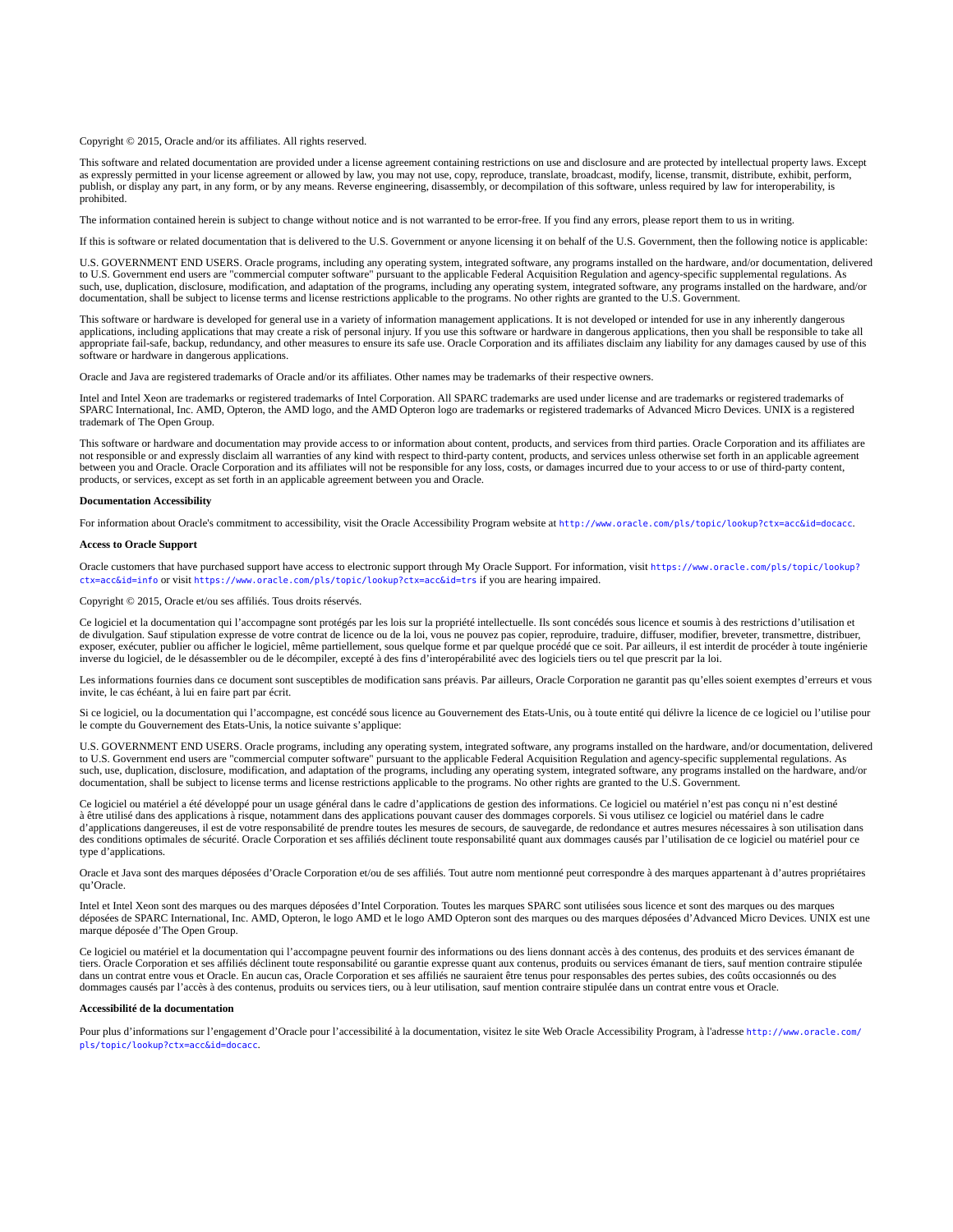#### **Accès au support électronique**

Les clients Oracle qui ont souscrit un contrat de support ont accès au support électronique via My Oracle Support. Pour plus d'informations, visitez le site [https://www.oracle.com/](https://www.oracle.com/pls/topic/lookup?ctx=acc&id=info) [pls/topic/lookup?ctx=acc&id=info](https://www.oracle.com/pls/topic/lookup?ctx=acc&id=info) ou le site <https://www.oracle.com/pls/topic/lookup?ctx=acc&id=trs> si vous êtes malentendant.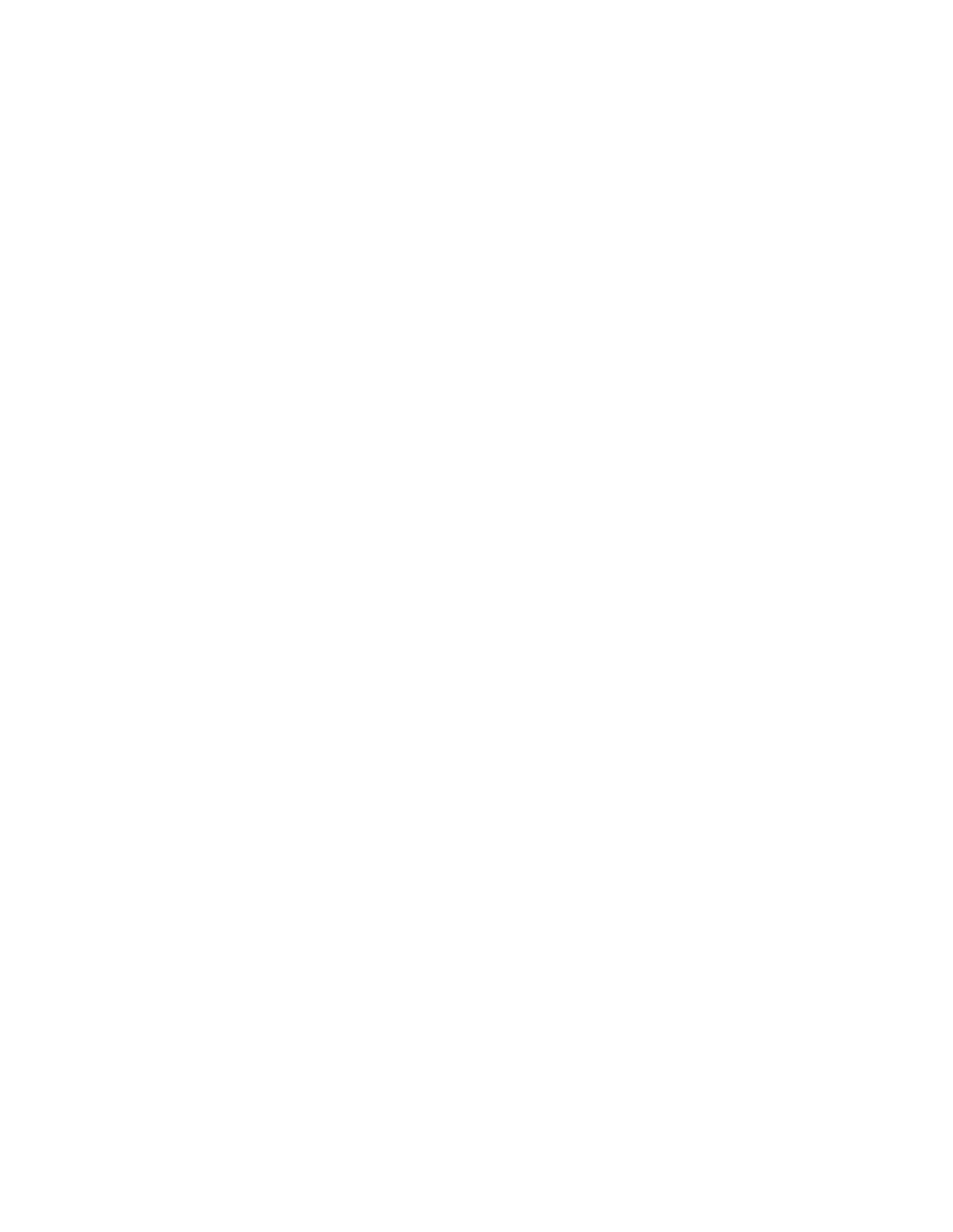# Contents

| Sun Ethernet Fabric Operating System Uplink Port Trailing Protocol  9 |  |
|-----------------------------------------------------------------------|--|
|                                                                       |  |
|                                                                       |  |
|                                                                       |  |
|                                                                       |  |
|                                                                       |  |
|                                                                       |  |
|                                                                       |  |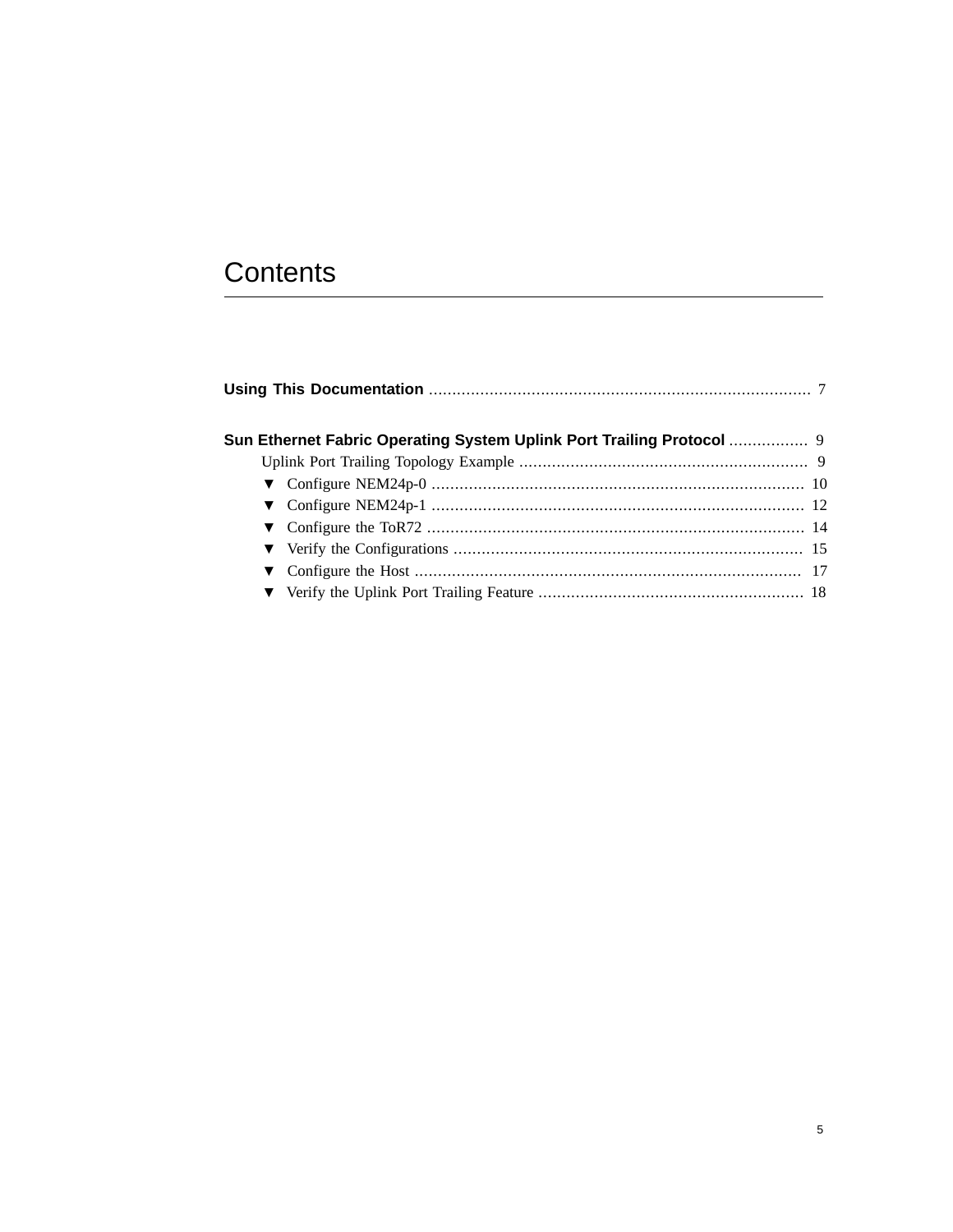Sun Ethernet Fabric Operating System Uplink Port Trailing Administration Guide • February 2015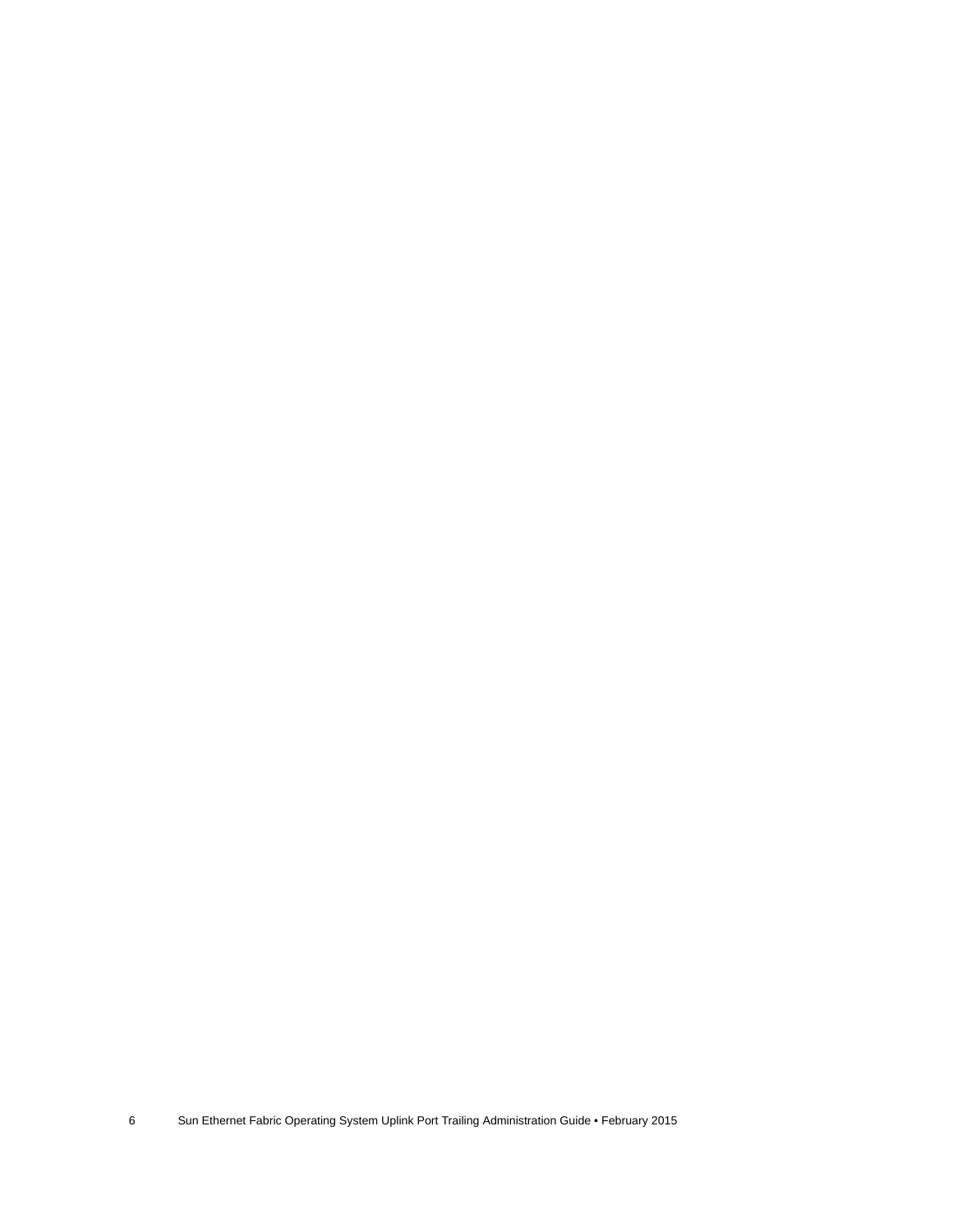# <span id="page-6-0"></span>Using This Documentation

- **Overview** Configure and manage Sun Ethernet Fabric Operating System (SEFOS) Uplink Port Trailing on Oracle switches
- **Audience** Enterprise network and system administrators
- **Required knowledge -** Advanced experience configuring switch software
- ["Product Documentation Libraries" on page 7](#page-6-1)
- ["Feedback" on page 7](#page-6-2)

# <span id="page-6-1"></span>**Product Documentation Libraries**

<http://www.oracle.com/goto/ES1-24/docs>

<http://www.oracle.com/goto/SN-10GbE-72p/docs>

<http://www.oracle.com/goto/SB6K-24p-10GbE/docs>

# <span id="page-6-2"></span>**Feedback**

Provide feedback about this documentation at <http://www.oracle.com/goto/docfeedback>.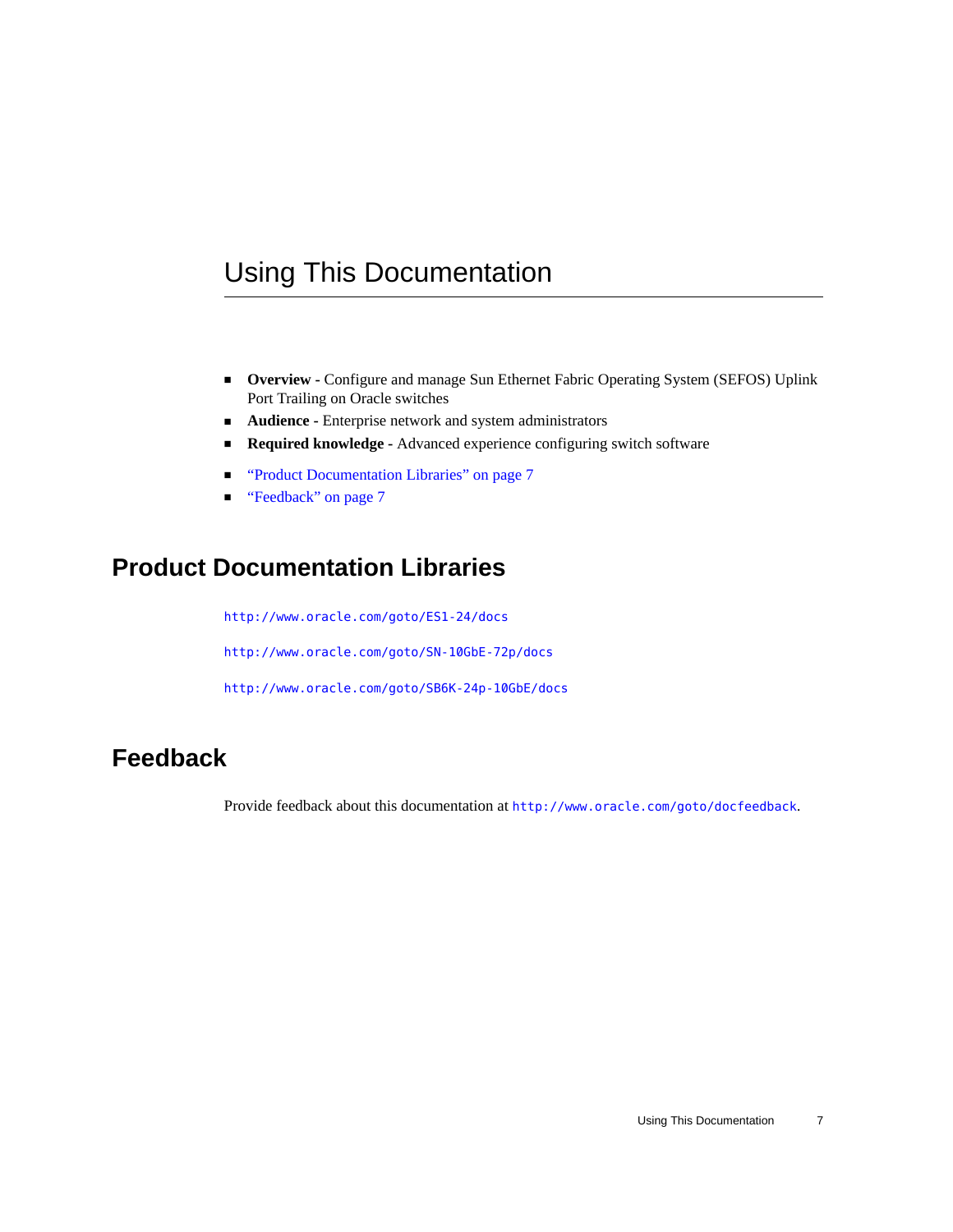8 Sun Ethernet Fabric Operating System Uplink Port Trailing Administration Guide • February 2015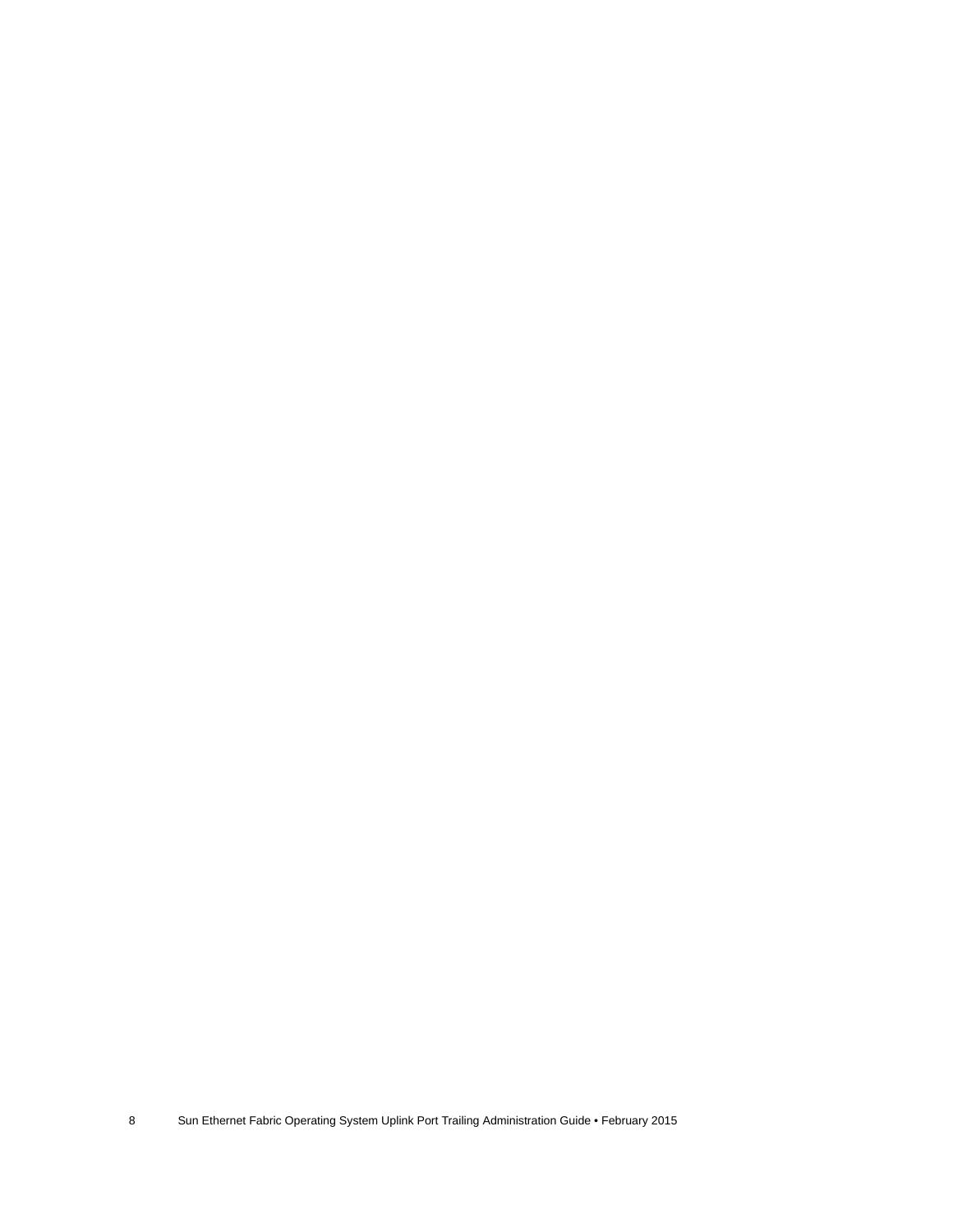# <span id="page-8-0"></span>Sun Ethernet Fabric Operating System Uplink Port Trailing Protocol

Uplink Port Trailing monitors the state of uplink ports to manage downlink ports. If an uplink goes down, Uplink Port Trailing shuts down related downlink ports, allowing the server's High Availability features to switch over to an alternate uplink port. When an uplink is restored to service, the related downlink ports are also restored.

This feature is supported on all Oracle Ethernet rack and blade switches.

- ["Uplink Port Trailing Topology Example" on page 9](#page-8-1)
- ["Configure NEM24p-0" on page 10](#page-9-0)
- ["Configure NEM24p-1" on page 12](#page-11-0)
- ["Configure the ToR72" on page 14](#page-13-0)
- ["Verify the Configurations" on page 15](#page-14-0)
- ["Configure the Host" on page 17](#page-16-0)
- ["Verify the Uplink Port Trailing Feature" on page 18](#page-17-0)

### <span id="page-8-1"></span>**Uplink Port Trailing Topology Example**

The following topology demonstrates the Uplink Port Trailing feature configured on access switches connecting to the servers. The example uses the Sun Blade 6000 Ethernet Switched NEM 24p 10GbE at the access layer. To enable this feature, the interfaces connecting from the access switch to the Sun Ethernet 10GbE Switch 72 (ToR72) and server-facing interfaces are bound together in a group.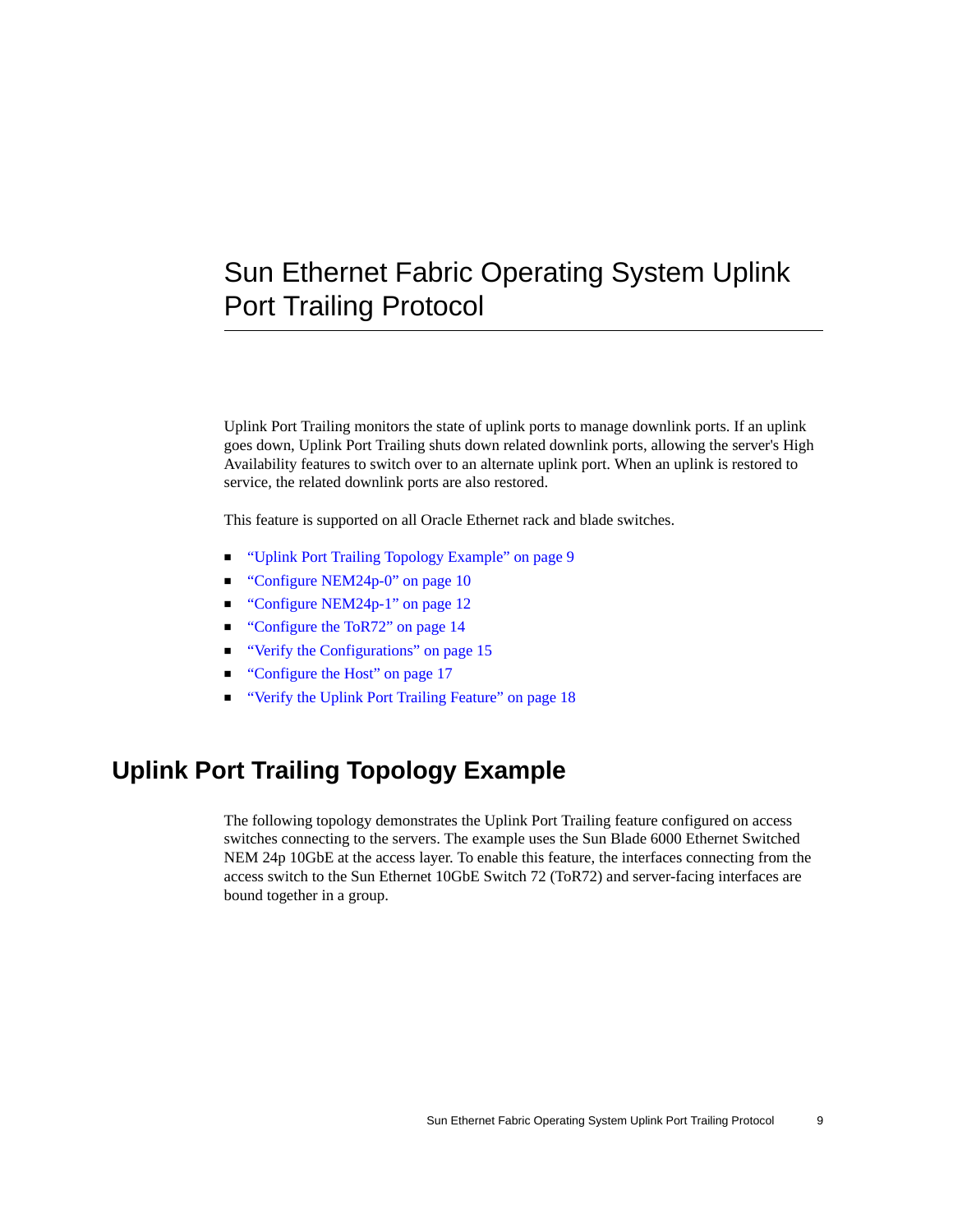

## <span id="page-9-0"></span>**Configure NEM24p-0**

### **1. Start the configuration with all ports and the default VLAN shut down.**

Also, enable the Uplink port trailing feature.

**Tip -** It is a best practice to start the configuration with all the ports and default VLAN shut down. Disable GVRP and GMRP, because dynamic VLAN learning is not suggested.

```
NEM24p-0 SEFOS# configure terminal
NEM24p-0 SEFOS(config)# set gvrp disable
NEM24p-0 SEFOS(config)# set gmrp disable
NEM24p-0 SEFOS(config)# set port-channel enable
NEM24p-0 SEFOS(config)# set uplink-trailing enable
% Enabling Uplink Trailing Module 
NEM24p-0 SEFOS(config)# interface vlan 1
NEM24p-0 SEFOS(config-if)# shutdown
NEM24p-0 SEFOS(config-if)# no ip address
NEM24p-0 SEFOS(config-if)# exit
NEM24p-0 SEFOS(config)# interface range extreme-ethernet 0/1-24
NEM24p-0 SEFOS(config-if-range)# shutdown
NEM24p-0 SEFOS(config-if-range)# end
```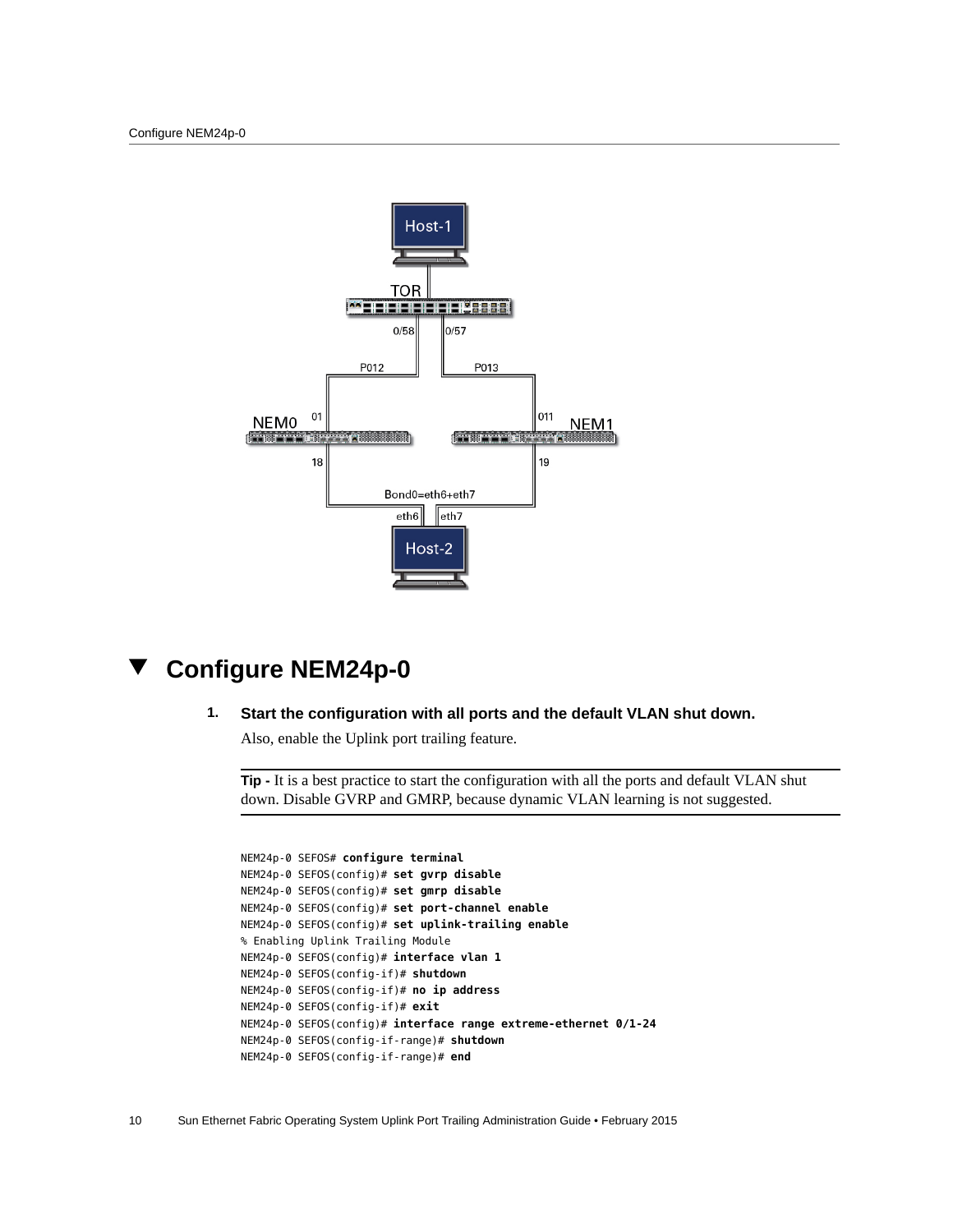**2. Create and enable port-channel between switches according to the topology.**

```
NEM24p-0 SEFOS# configure terminal
NEM24p-0 SEFOS(config)# interface port-channel 12
NEM24p-0 SEFOS(config-if)# no shutdown
NEM24p-0 SEFOS(config-if)# exit
NEM24p-0 SEFOS(config)# end
```
#### **3. Configure VLANs manually.**

You must add at least one port to the VLAN before you can assign the VLAN a name.

```
NEM24p-0 SEFOS# configure terminal
NEM24p-0 SEFOS(config)# vlan 300
NEM24p-0 SEFOS(config-vlan)# ports add port-channel 12 name vlan-1
NEM24p-0 SEFOS(config-vlan)# vlan active
NEM24p-0 SEFOS(config-vlan)# exit
NEM24p-0 SEFOS(config)# vlan 301
NEM24p-0 SEFOS(config-vlan)# ports add port-channel 12 name vlan-2
NEM24p-0 SEFOS(config-vlan)# vlan active
NEM24p-0 SEFOS(config-vlan)# exit
NEM24p-0 SEFOS(config)# end
```
### **4. Create an uplink trailing group.**

The group number can be 1 to 65355.

```
NEM24p-0 SEFOS# configure terminal
NEM24p-0 SEFOS(config)# uplink-trailing 10
% Uplink Trailing Group 10 Created
NEM24p-0 SEFOS(config-ultr)# description "Uplink-trailing between NEM24p-0 & ToR72p -1"
NEM24p-0 SEFOS(config-ultr)# end
```
**5. Configure the port-channel to allow all VLANs.**

```
NEM24p-0 SEFOS# configure terminal
NEM24p-0 SEFOS(config)# interface port-channel 12
NEM24p-0 SEFOS(config-if)# switchport mode trunk
NEM24p-0 SEFOS(config-if)# exit
NEM24p-0 SEFOS(config)# end
```
#### **6. Enable the ports and add them to the appropriate port-channels.**

Assign the ports to the uplink-trailing group as uplink or downlink to bind them together

```
NEM24p-0 SEFOS# configure terminal
NEM24p-0 SEFOS(config)# interface range extreme-ethernet 0/1
NEM24p-0 SEFOS(config-if-range)# description "connected to ToR72p-1"
NEM24p-0 SEFOS(config-if-range)# channel-group 12 mode active
```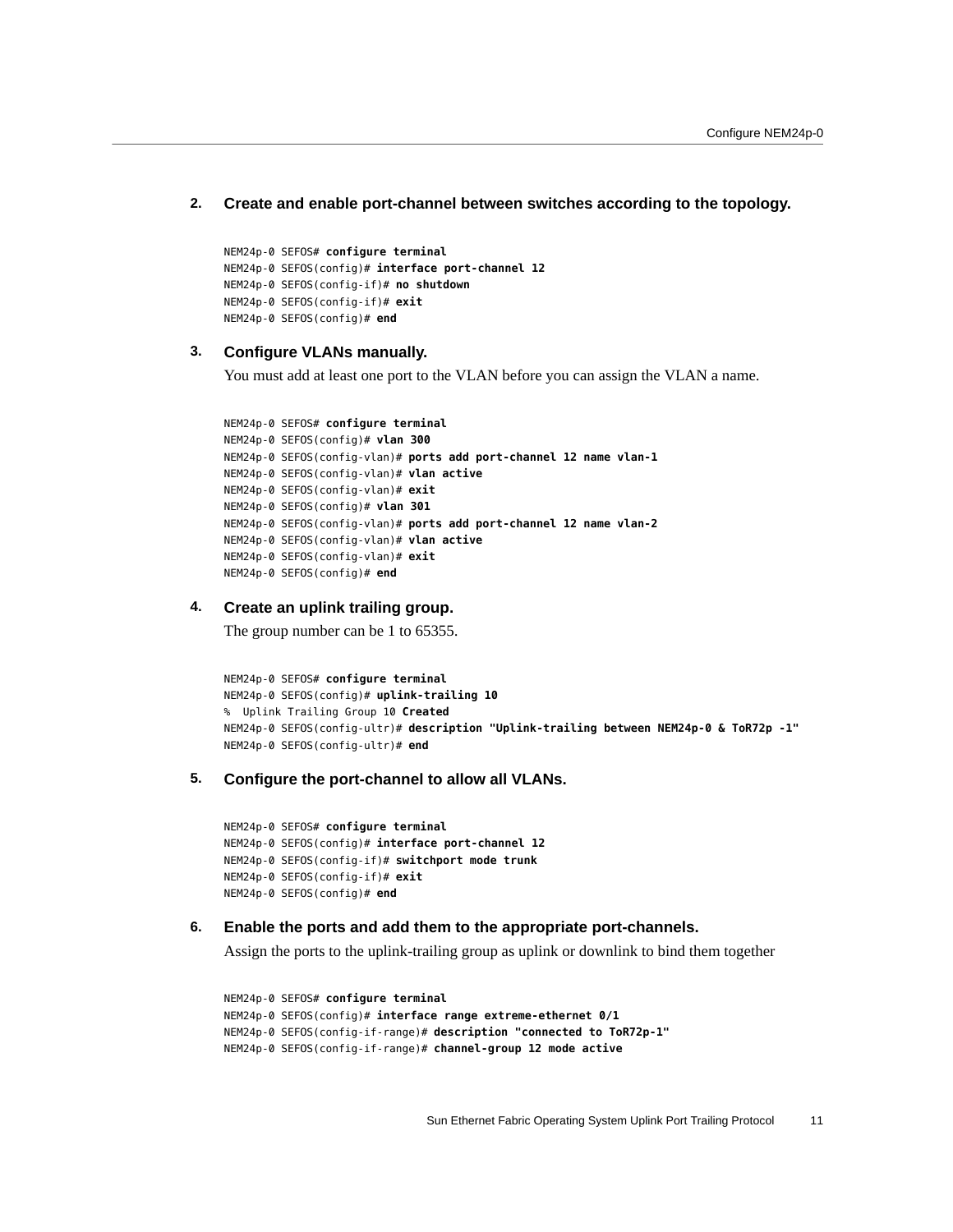```
NEM24p-0 SEFOS(config-if-range)# uplink-trailing group 10 uplink
NEM24p-0 SEFOS(config-if-range)# no shutdown
NEM24p-0 SEFOS(config-if-range)# exit
NEM24p-0 SEFOS(config)# interface extreme-ethernet 0/18
NEM24p-0 SEFOS(config-if)# description "connected to Linux blade, Host-2"
NEM24p-0 SEFOS(config-if)# switchport mode trunk
NEM24p-0 SEFOS(config-if)# uplink-trailing group 10 downlink
NEM24p-0 SEFOS(config-if)# no shutdown
NEM24p-0 SEFOS(config-if)# exit
NEM24p-0 SEFOS(config)# end
```
**7. Save the configuration.**

```
NEM24p-0 SEFOS# copy run start
Building configuration ...
[OK]
```
## <span id="page-11-0"></span>**Configure NEM24p-1**

**1. Start the configuration with all ports and the default VLAN shut down.**

Also, enable the Uplink port trailing feature.

**Tip -** It is a best practice to start the configuration with all the ports and default VLAN shut down. Disable GVRP and GMRP, because dynamic VLAN learning is not suggested.

```
NEM24p-1 SEFOS# configure terminal
NEM24p-1 SEFOS(config)# set gvrp disable
NEM24p-1 SEFOS(config)# set gmrp disable
NEM24p-1 SEFOS(config)# set port-channel enable
NEM24p-1 SEFOS(config)# set uplink-trailing enable
% Enabling Uplink Trailing Module 
NEM24p-1 SEFOS(config)# interface vlan 1
NEM24p-1 SEFOS(config-if)# shutdown
NEM24p-1 SEFOS(config-if)# no ip address
NEM24p-1 SEFOS(config-if)# exit
NEM24p-1 SEFOS(config)# interface range extreme-ethernet 0/1-24
NEM24p-1 SEFOS(config-if-range)# shutdown
NEM24p-1 SEFOS(config-if-range)# end
```
**2. Create and enable port-channel between switches according to the topology.**

```
NEM24p-1 SEFOS# configure terminal
NEM24p-1 SEFOS(config)# interface port-channel 13
NEM24p-1 SEFOS(config-if)# no shutdown
NEM24p-1 SEFOS(config-if)# exit
NEM24p-1 SEFOS(config)# end
```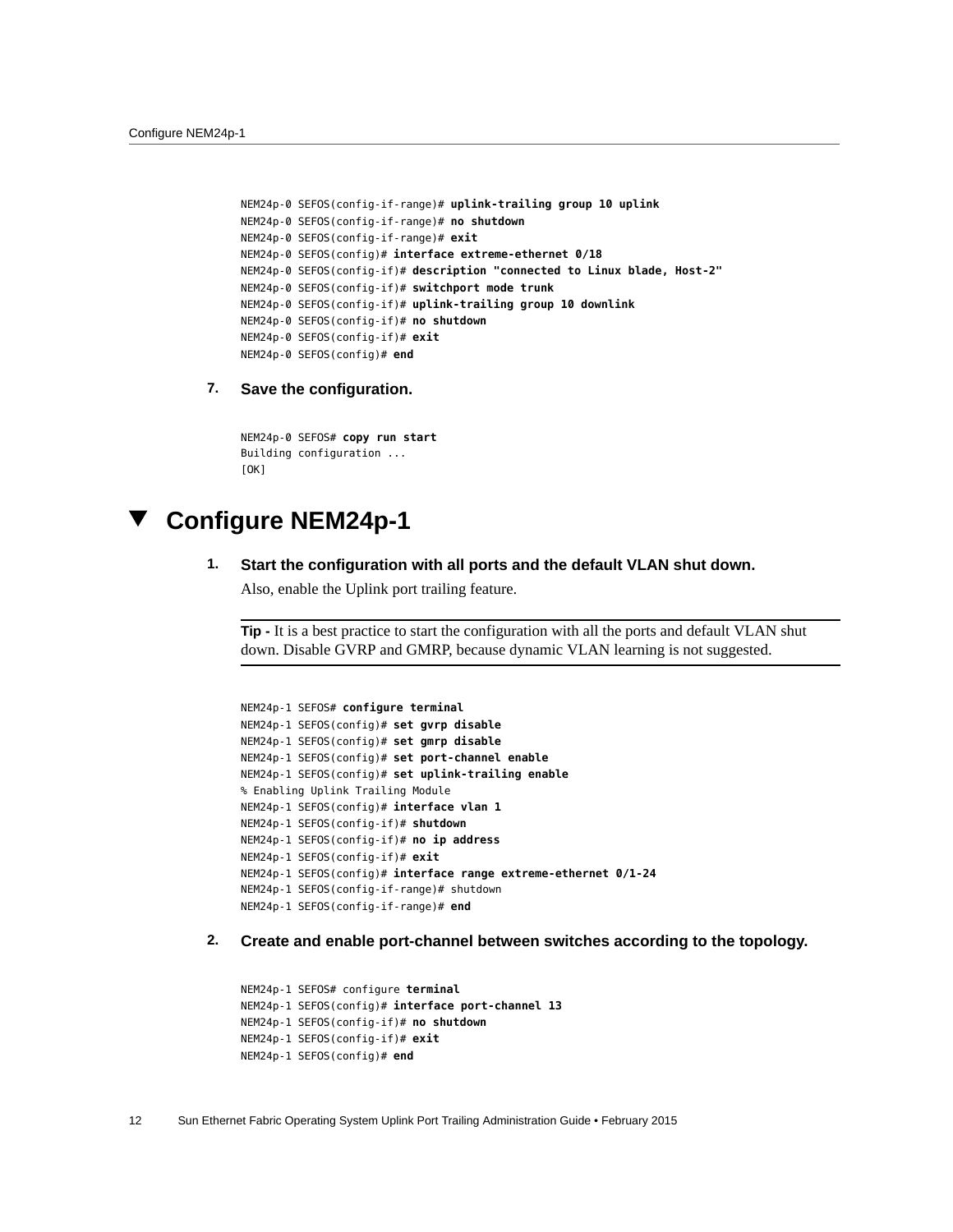#### **3. Configure VLANs manually.**

You must add at least one port to the VLAN before you can assign the VLAN a name.

```
NEM24p-1 SEFOS# configure terminal
NEM24p-1 SEFOS(config)# vlan 300
NEM24p-1 SEFOS(config-vlan)# ports add port-channel 13 name vlan-1
NEM24p-1 SEFOS(config-vlan)# vlan active
NEM24p-1 SEFOS(config-vlan)# exit
NEM24p-1 SEFOS(config)# vlan 301
NEM24p-1 SEFOS(config-vlan)# ports add port-channel 13 name vlan-2
NEM24p-1 SEFOS(config-vlan)# vlan active
NEM24p-1 SEFOS(config-vlan)# exit
NEM24p-1 SEFOS(config)# end
```
#### **4. Create a uplink trailing group.**

The group number can be 1 to 65355.

```
NEM24p-1 SEFOS# configure terminal
NEM24p-1 SEFOS(config)# uplink-trailing 20
% Uplink Trailing Group 20 Created
NEM24p-1 SEFOS(config-ultr)# description "Uplink-trailing between NEM24p-1 & ToR72p -1"
NEM24p-1 SEFOS(config-ultr)# end
```
#### **5. Configure the port-channel to allow all VLANs.**

```
NEM24p-1 SEFOS# configure terminal
NEM24p-1 SEFOS(config)# interface port-channel 13
NEM24p-1 SEFOS(config-if)# switchport mode trunk
NEM24p-1 SEFOS(config-if)# exit
NEM24p-1 SEFOS(config)# end
```
#### **6. Enable the ports and add them to the appropriate port-channels.**

Assign the ports to the uplink-trailing group as uplink or downlink to bind them together

```
NEM24p-1 SEFOS# configure terminal
NEM24p-1 SEFOS(config)# interface range extreme-ethernet 0/1
NEM24p-1 SEFOS(config-if-range)# description "connected to ToR72p-1"
NEM24p-1 SEFOS(config-if-range)# channel-group 13 mode active
NEM24p-1 SEFOS(config-if-range)# uplink-trailing group 20 uplink
NEM24p-1 SEFOS(config-if-range)# no shutdown
NEM24p-1 SEFOS(config-if-range)# exit
NEM24p-1 SEFOS(config)# interface extreme-ethernet 0/18
NEM24p-1 SEFOS(config-if)# description "connected to Linux blade, Host-2"
NEM24p-1 SEFOS(config-if)# switchport mode trunk
NEM24p-1 SEFOS(config-if)# uplink-trailing group 20 downlink
NEM24p-1 SEFOS(config-if)# no shutdown
NEM24p-1 SEFOS(config-if)# exit
```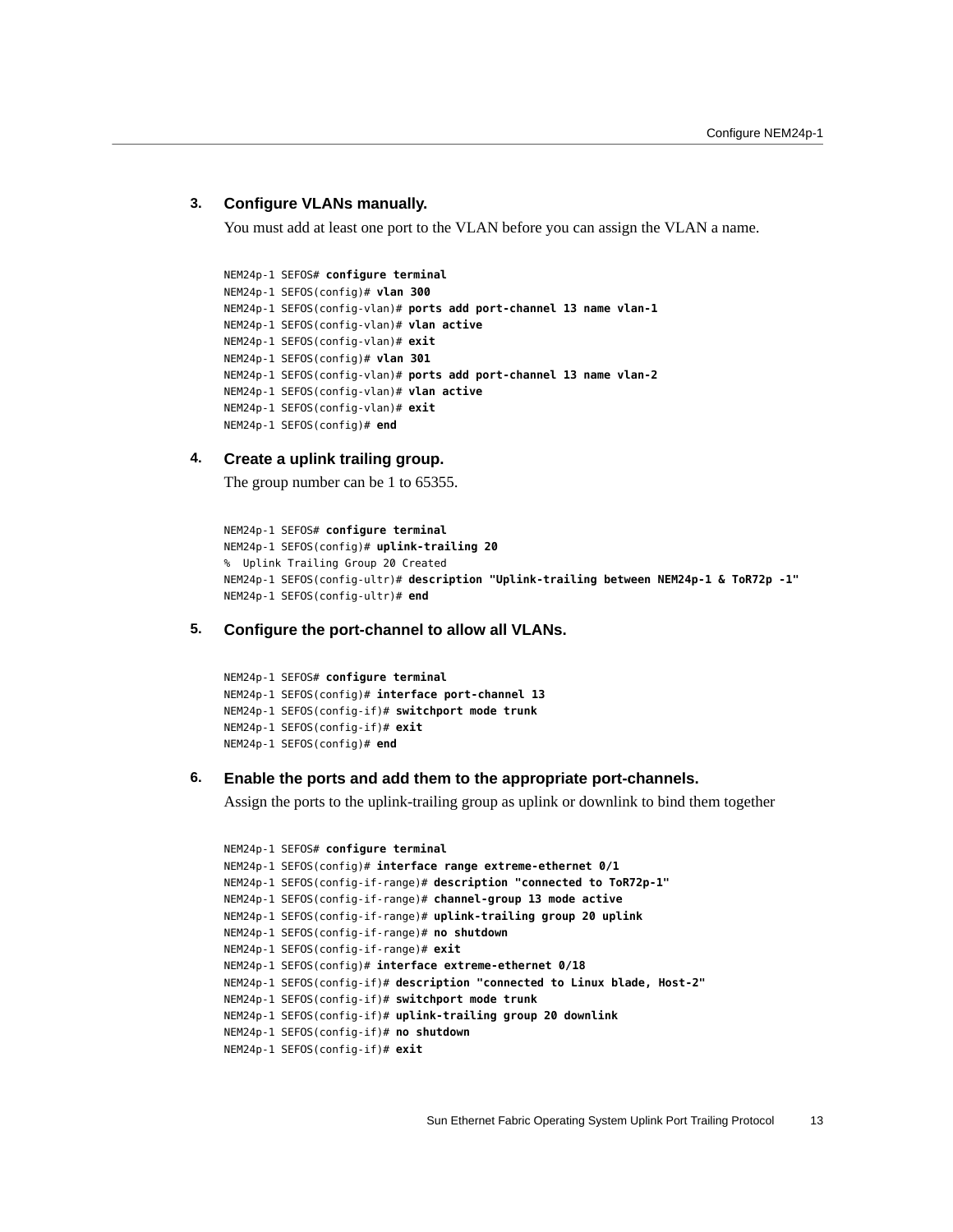NEM24p-1 SEFOS(config)# **end**

**7. Save the configuration.**

```
NEM24p-1 SEFOS# copy run start
Building configuration ...
[OK]
```
# <span id="page-13-0"></span>**Configure the ToR72**

**Configure the switch.**

```
ToR72p-1 SEFOS# configure terminal
ToR72p-1 SEFOS(config)# set gvrp disable
ToR72p-1 SEFOS(config)# set gmrp disable
ToR72p-1 SEFOS(config)# set port-channel enable
ToR72p-1 SEFOS(config)# interface vlan 1
ToR72p-1 SEFOS(config-if)# shutdown
ToR72p-1 SEFOS(config-if)# no ip address
ToR72p-1 SEFOS(config-if)# exit
ToR72p-1 SEFOS(config)# interface range extreme-ethernet 0/1-72
ToR72p-1 SEFOS(config-if-range)# shutdown
ToR72p-1 SEFOS(config-if-range)# end
ToR72p-1 SEFOS# configure terminal
ToR72p-1 SEFOS(config)# interface port-channel 12
ToR72p-1 SEFOS(config-if)# no shutdown
ToR72p-1 SEFOS(config-if)# exit
ToR72p-1 SEFOS(config)# interface port-channel 13
ToR72p-1 SEFOS(config-if)# no shutdown
ToR72p-1 SEFOS(config-if)# exit
ToR72p-1 SEFOS(config)# end
ToR72p-1 SEFOS# configure terminal
ToR72p-1 SEFOS(config)# vlan 300
ToR72p-1 SEFOS(config-vlan)# ports add port-channel 12,13 name vlan-1
ToR72p-1 SEFOS(config-vlan)# vlan active
ToR72p-1 SEFOS(config-vlan)# exit
ToR72p-1 SEFOS(config)# vlan 301
ToR72p-1 SEFOS(config-vlan)# ports add port-channel 12,13 name vlan-2
ToR72p-1 SEFOS(config-vlan)# vlan active
ToR72p-1 SEFOS(config-vlan)# exit
ToR72p-1 SEFOS(config)# end
ToR72p-1 SEFOS# configure terminal
ToR72p-1 SEFOS(config)# interface port-channel 12
ToR72p-1 SEFOS(config-if)# switchport mode trunk
ToR72p-1 SEFOS(config-if)# exit
ToR72p-1 SEFOS(config)# interface port-channel 13
ToR72p-1 SEFOS(config-if)# switchport mode trunk
ToR72p-1 SEFOS(config-if)# exit
ToR72p-1 SEFOS(config)# end
```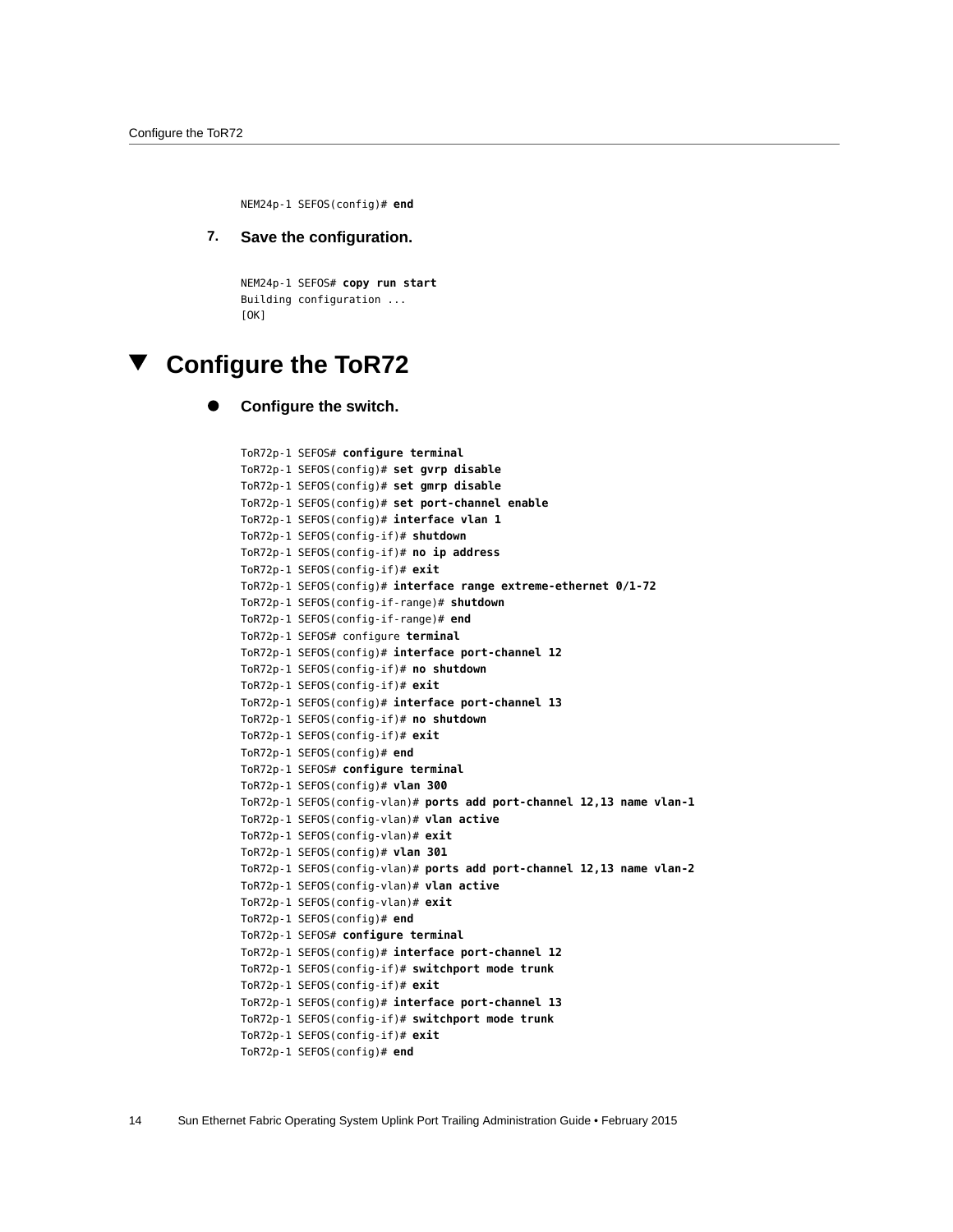```
ToR72p-1 SEFOS# configure terminal
ToR72p-1 SEFOS(config)# interface range extreme-ethernet 0/57
ToR72p-1 SEFOS(config-if-range)# description "connected to NEM24p-1"
ToR72p-1 SEFOS(config-if-range)# channel-group 13 mode active
ToR72p-1 SEFOS(config-if-range)# no shutdown
ToR72p-1 SEFOS(config-if-range)# exit
ToR72p-1 SEFOS(config)# interface range extreme-ethernet 0/58
ToR72p-1 SEFOS(config-if-range)# description "connected to NEM24p-0"
ToR72p-1 SEFOS(config-if-range)# channel-group 12 mode active
ToR72p-1 SEFOS(config-if-range)# no shutdown
ToR72p-1 SEFOS(config-if-range)# exit
ToR72p-1 SEFOS(config)# interface extreme-ethernet 0/21
ToR72p-1 SEFOS(config-if)# description "connected to eth3 Host-1"
ToR72p-1 SEFOS(config-if)# switchport mode trunk
ToR72p-1 SEFOS(config-if)# no shutdown
ToR72p-1 SEFOS(config-if)# exit
ToR72p-1 SEFOS(config)# end
ToR72p-1 SEFOS# copy run start
Building configuration ...
[OK]
```
### <span id="page-14-0"></span> $\blacktriangledown$

### **Verify the Configurations**

**1. Check the Uplink Port Trailing feature status.**

NEM24p-0 SEFOS# **show uplink-trailing global** % Uplink Trailing enabled

**2. Verify the configuration of all groups configured on this switch.**

```
NEM24p-0 SEFOS# show uplink-trailing group summary
Uplink Trailing Group 10
Description: Uplink-trailing between NEM24p-0 & ToR72p-1
       Admin Status: Enabled
       Status: Up 
Port Type Status
Ex0/1 uplink Up 
Ex0/18 downlink Up 
NEM24p-0 SEFOS# show uplink-trailing group detail
Uplink Trailing Group 10
Description: Uplink-trailing between NEM24p-0 & ToR72p-1
       Admin Status: Enabled
       Status: Up 
Link State Change: Up 1 Down 0
```
Port Type Status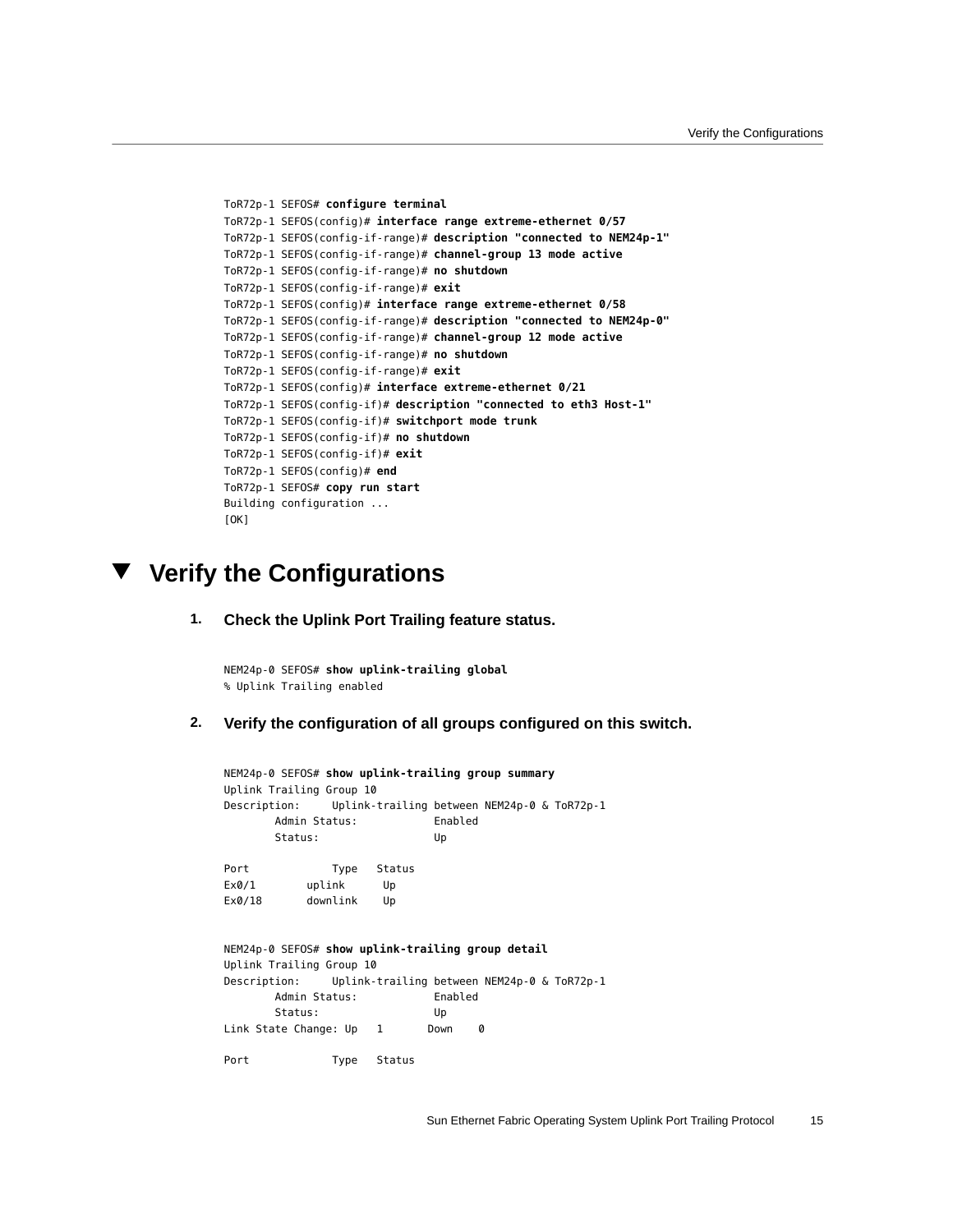Ex0/1 uplink Up Ex0/18 downlink Up

### **3. Verify the configuration of a particular group.**

```
NEM24p-0 SEFOS# show uplink-trailing group 10
Uplink Trailing Group 10
Description: Uplink-trailing between NEM24p-0 & ToR72p-1
       Admin Status: Enabled
       Status: Up 
Port Type Status<br>Ex0/1 uplink Up
Ex0/1 uplink
Ex0/18 downlink Up 
NEM24p-1 SEFOS# show uplink-trailing group 20
Uplink Trailing Group 20
Description: Uplink-trailing between NEM24p-1 & ToR72p-1
      Admin Status:
       Status: Up
Port Type Status
Ex0/1 uplink Up<br>Ex0/18 downlink Up
          downlink Up
```
### **4. Verify the Uplink Port trailing configuration on an interface.**

|                       |                                             | NEM24p-0 SEFOS# show uplink-trailing interface extreme-ethernet 0/1 summary |
|-----------------------|---------------------------------------------|-----------------------------------------------------------------------------|
| Interface Ex0/1       |                                             |                                                                             |
| Uplink Trailing Group | 10                                          |                                                                             |
| Port Type             | uplink                                      |                                                                             |
| Port Link Status      | Up                                          |                                                                             |
|                       |                                             |                                                                             |
|                       |                                             | NEM24p-0 SEFOS# show uplink-trailing interface extreme-ethernet 0/1 detail  |
| Interface Ex0/1       |                                             |                                                                             |
| Uplink Trailing Group | 10                                          |                                                                             |
| Group Description:    | Uplink-trailing between NEM24p-0 & ToR72p-1 |                                                                             |
| Group Admin Status:   | Enabled                                     |                                                                             |
| Group Link Status:    | Up                                          |                                                                             |
| Port Type             | uplink                                      |                                                                             |
| Port Link Status      | Up                                          |                                                                             |
| NEM24p-0 SEFOS#       |                                             |                                                                             |
|                       |                                             | NEM24p-0 SEFOS# show uplink-trailing interface extreme-ethernet 0/18 detail |
| Interface Ex0/18      |                                             |                                                                             |
| Uplink Trailing Group | 10                                          |                                                                             |
| Group Description:    | Uplink-trailing between NEM24p-0 & ToR72p-1 |                                                                             |
|                       |                                             |                                                                             |
| Group Admin Status:   | Enabled                                     |                                                                             |
| Group Link Status:    | Up                                          |                                                                             |
| Port Type             | downlink                                    |                                                                             |
| Port Link Status      | Up                                          |                                                                             |
|                       |                                             |                                                                             |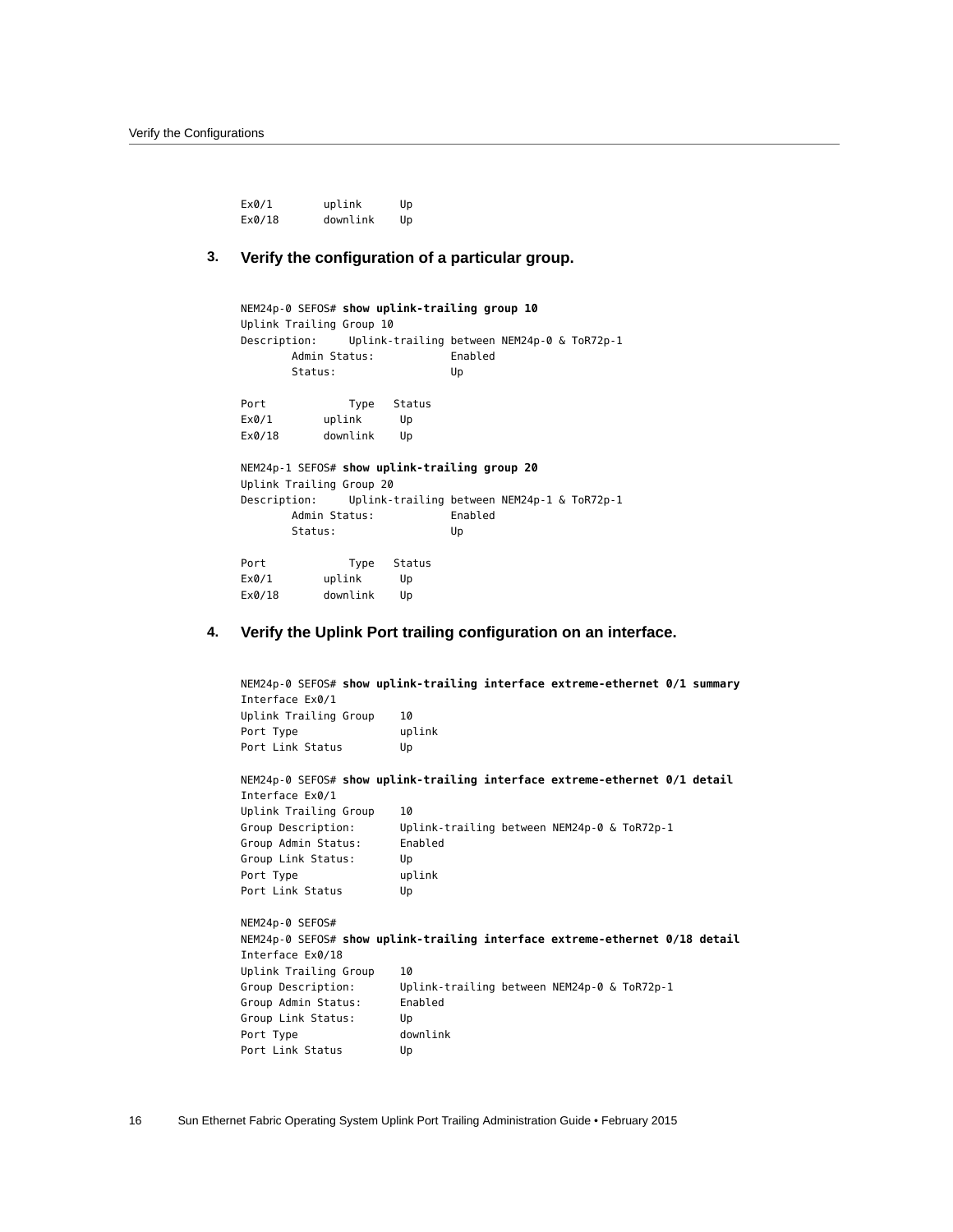### <span id="page-16-0"></span>**Configure the Host**

**1. Configure the Host-1 interface to accept VLAN 300 and 301 traffic.**

[Host-1]# **ifconfig -a**

- eth4.300 Link encap:Ethernet HWaddr 90:E2:BA:79:83:94 inet addr:192.168.30.20 Bcast:192.168.30.255 Mask:255.255.255.0 inet6 addr: fe80::92e2:baff:fe79:8394/64 Scope:Link UP BROADCAST RUNNING MULTICAST MTU:1500 Metric:1 RX packets:374 errors:0 dropped:0 overruns:0 frame:0 TX packets:377 errors:0 dropped:0 overruns:0 carrier:0 collisions:0 txqueuelen:0 RX bytes:30622 (29.9 KiB) TX bytes:35858 (35.0 KiB) eth4.301 Link encap:Ethernet HWaddr 90:E2:BA:79:83:94 inet addr:192.168.31.20 Bcast:192.168.31.255 Mask:255.255.255.0 inet6 addr: fe80::92e2:baff:fe79:8394/64 Scope:Link UP BROADCAST RUNNING MULTICAST MTU:1500 Metric:1
	- RX packets:2 errors:0 dropped:0 overruns:0 frame:0 TX packets:6 errors:0 dropped:0 overruns:0 carrier:0 collisions:0 txqueuelen:0 RX bytes:92 (92.0 b) TX bytes:468 (468.0 b)
- **2. Configure a bond interface using two interfaces connecting to the NEM24p-0 and NEM24p-1 such that the bond interface accepts both VLAN 300 and 301 traffic.**

[Host-2]# **cat /proc/net/bonding/bond0** Ethernet Channel Bonding Driver: v3.7.1 (April 27, 2011) Bonding Mode: fault-tolerance (active-backup) Primary Slave: eth7 (primary\_reselect always) Currently Active Slave: eth7 MII Status: up MII Polling Interval (ms): 100 Up Delay (ms): 0 Down Delay (ms): 0 Slave Interface: eth6 MII Status: up Speed: 10000 Mbps Duplex: full Link Failure Count: 5 Permanent HW addr: 00:1b:21:66:48:ec Slave queue ID: 0

Slave Interface: eth7 MII Status: up Speed: 10000 Mbps Duplex: full Link Failure Count: 11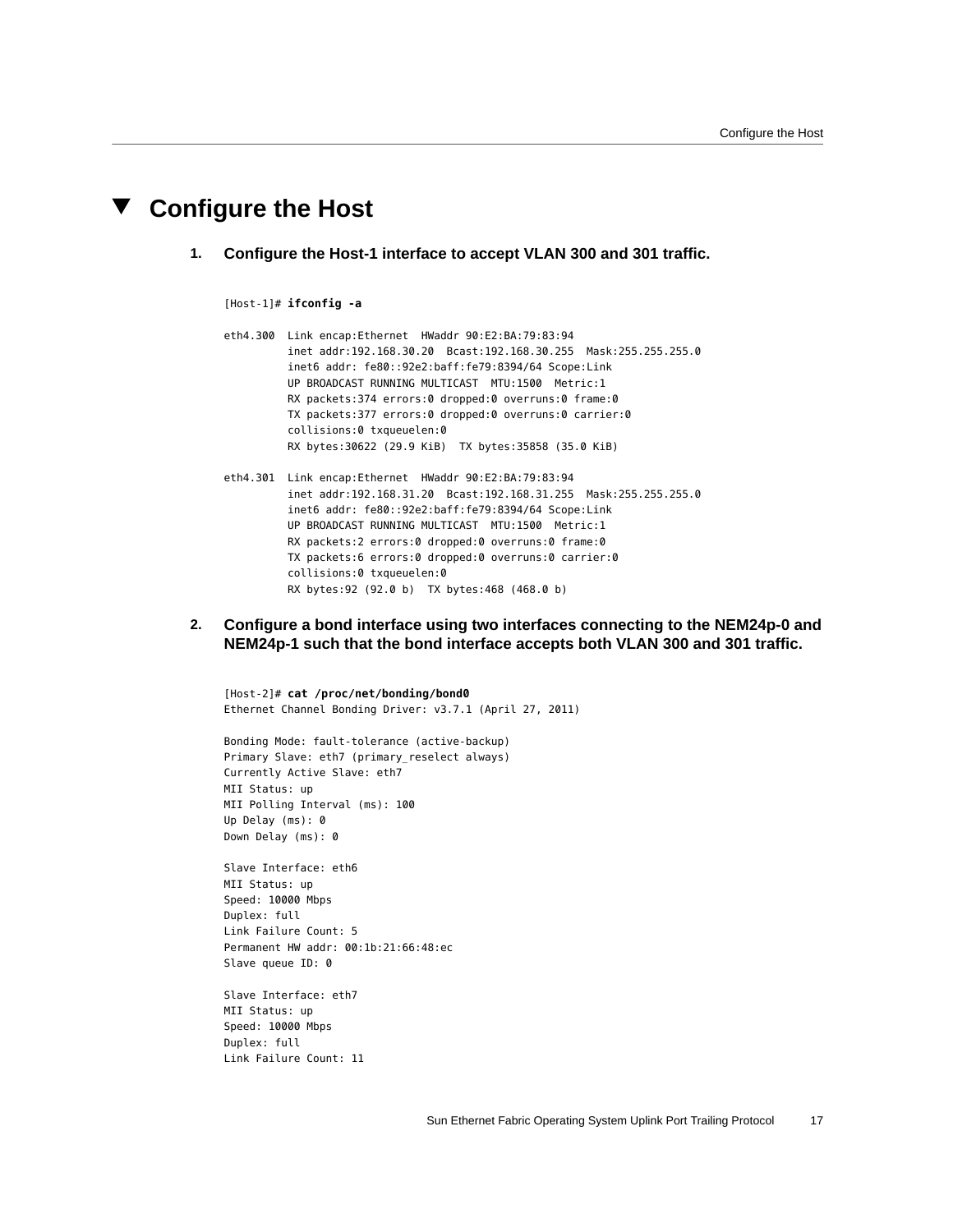```
Permanent HW addr: 00:1b:21:66:48:ed
Slave queue ID: 0
[Host-2]# ifconfig -a
bond0.300 Link encap:Ethernet HWaddr 00:1B:21:66:48:EC
          inet addr:192.168.30.50 Bcast:192.168.30.255 Mask:255.255.255.0
          inet6 addr: fe80::21b:21ff:fe66:48ec/64 Scope:Link
          UP BROADCAST RUNNING MULTICAST MTU:1500 Metric:1
          RX packets:374 errors:0 dropped:0 overruns:0 frame:0
          TX packets:536 errors:0 dropped:0 overruns:0 carrier:0
          collisions:0 txqueuelen:0
          RX bytes:30622 (29.9 KiB) TX bytes:45960 (44.8 KiB)
bond0.301 Link encap:Ethernet HWaddr 00:1B:21:66:48:EC
          inet addr:192.168.31.50 Bcast:192.168.31.255 Mask:255.255.255.0
          inet6 addr: fe80::21b:21ff:fe66:48ec/64 Scope:Link
          UP BROADCAST RUNNING MULTICAST MTU:1500 Metric:1
          RX packets:0 errors:0 dropped:0 overruns:0 frame:0
          TX packets:39 errors:0 dropped:0 overruns:0 carrier:0
          collisions:0 txqueuelen:0
          RX bytes:0 (0.0 b) TX bytes:2646 (2.5 KiB)
NEM24p-1 SEFOS# sh uplink-trailing group 20 detail
Uplink Trailing Group 20
Description: Uplink-trailing between NEM24p-1 & ToR72p-1
        Admin Status: Enabled
        Status: Up 
Link State Change: Up 1 Down 0
Port Type Status
```
### <span id="page-17-0"></span>**Verify the Uplink Port Trailing Feature**

downlink Up

Ex0/1 uplink Up<br>Ex0/18 downlink Up

- **1. Ping from Host-2 to a tagged interface on Host-1.** The ping should go through.
- **2. On ToR72p-1, check that the bond MAC address is learned on port channel 12.**

ToR72p-1 SEFOS# **show mac-address-table**

| Vlan | Mac Address            | Type   | Ports  |
|------|------------------------|--------|--------|
|      | ---------              |        |        |
| -1   | 00:14:4f:6c:63:4f      | Learnt | po13   |
| -1   | 00:14:4f:6c:66:0f      | Learnt | po 12  |
| -1   | 90: e2: ba: 79: 83: 94 | Learnt | Ex0/21 |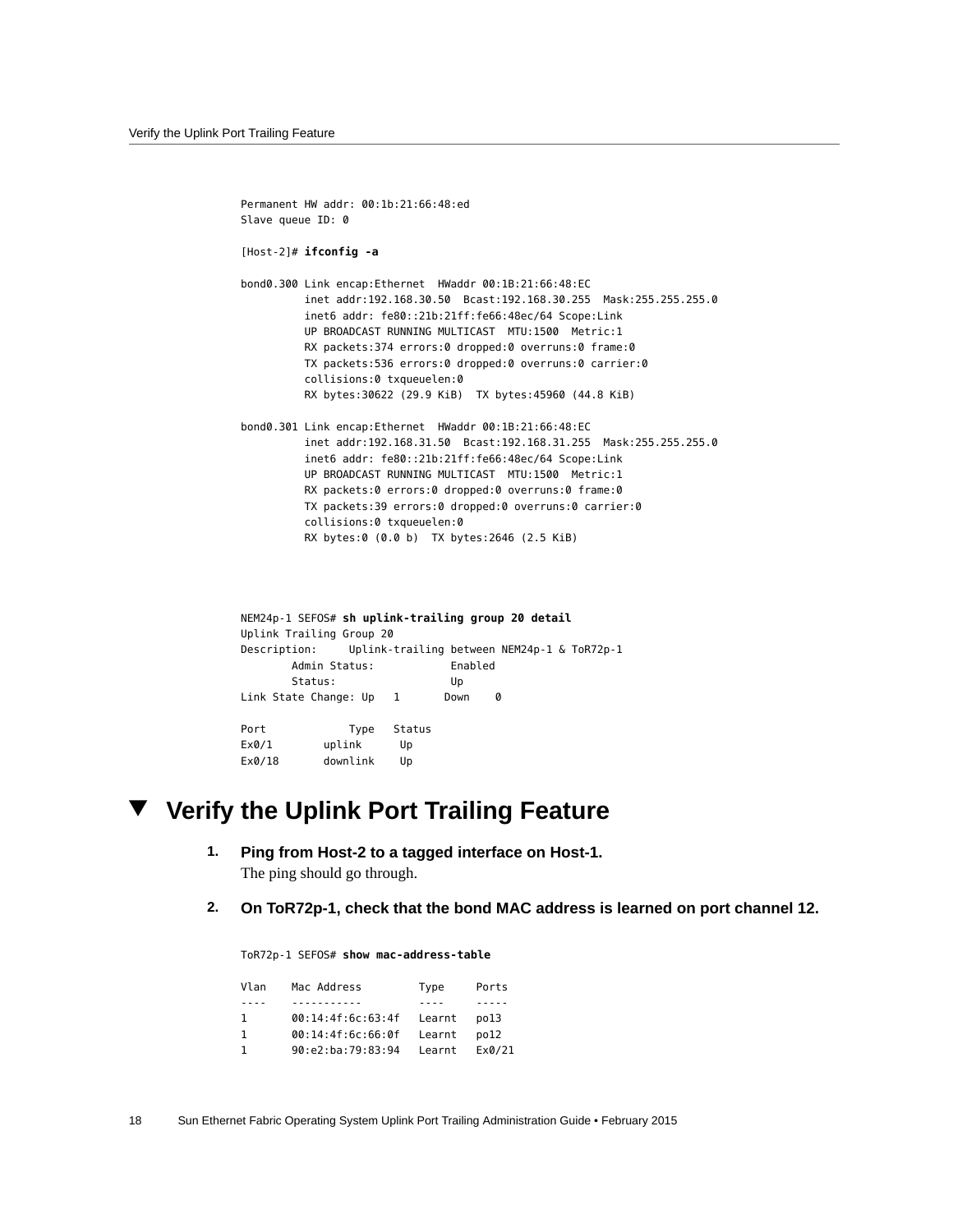300 00:1b:21:66:48:ec Learnt po12 <---------- in Bold 300 90:e2:ba:79:83:94 Learnt Ex0/21 Total Mac Addresses displayed: 5

**3. While the ping is going through, shut down the port connecting to NEM24p-0 on ToR72p-1.**

The ping should still go through.

**4. Verify the Uplink Port Trailing status on NEM24p-0.**

Since the uplink is down, the downlink will also be shut down by the feature.

NEM24p-0 SEFOS# **show uplink-trailing group 10 detail** Uplink Trailing Group 10 Description: Uplink to ToR72p-1 and downlink to Host-1 Admin Status: Enabled Status: Down<br>ate Change: Up 4 Down Link State Change: Up 4 Down 4 Port Type Status Ex0/1 uplink Down Ex0/18 downlink Down

### **5. Show the bonding status of the standby interface (eth6).**

```
[Host-2]# cat /proc/net/bonding/bond0
Ethernet Channel Bonding Driver: v3.7.1 (April 27, 2011)
Bonding Mode: fault-tolerance (active-backup)
Primary Slave: eth7 (primary reselect always)
Currently Active Slave: eth6
MII Status: up
MII Polling Interval (ms): 100
Up Delay (ms): 0
Down Delay (ms): 0
Slave Interface: eth6
MII Status: up
Speed: 10000 Mbps
Duplex: full
Link Failure Count: 5
Permanent HW addr: 00:1b:21:66:48:ec
Slave queue ID: 0
Slave Interface: eth7
MII Status: down
Speed: Unknown
Duplex: Unknown
Link Failure Count: 13
Permanent HW addr: 00:1b:21:66:48:ed
```